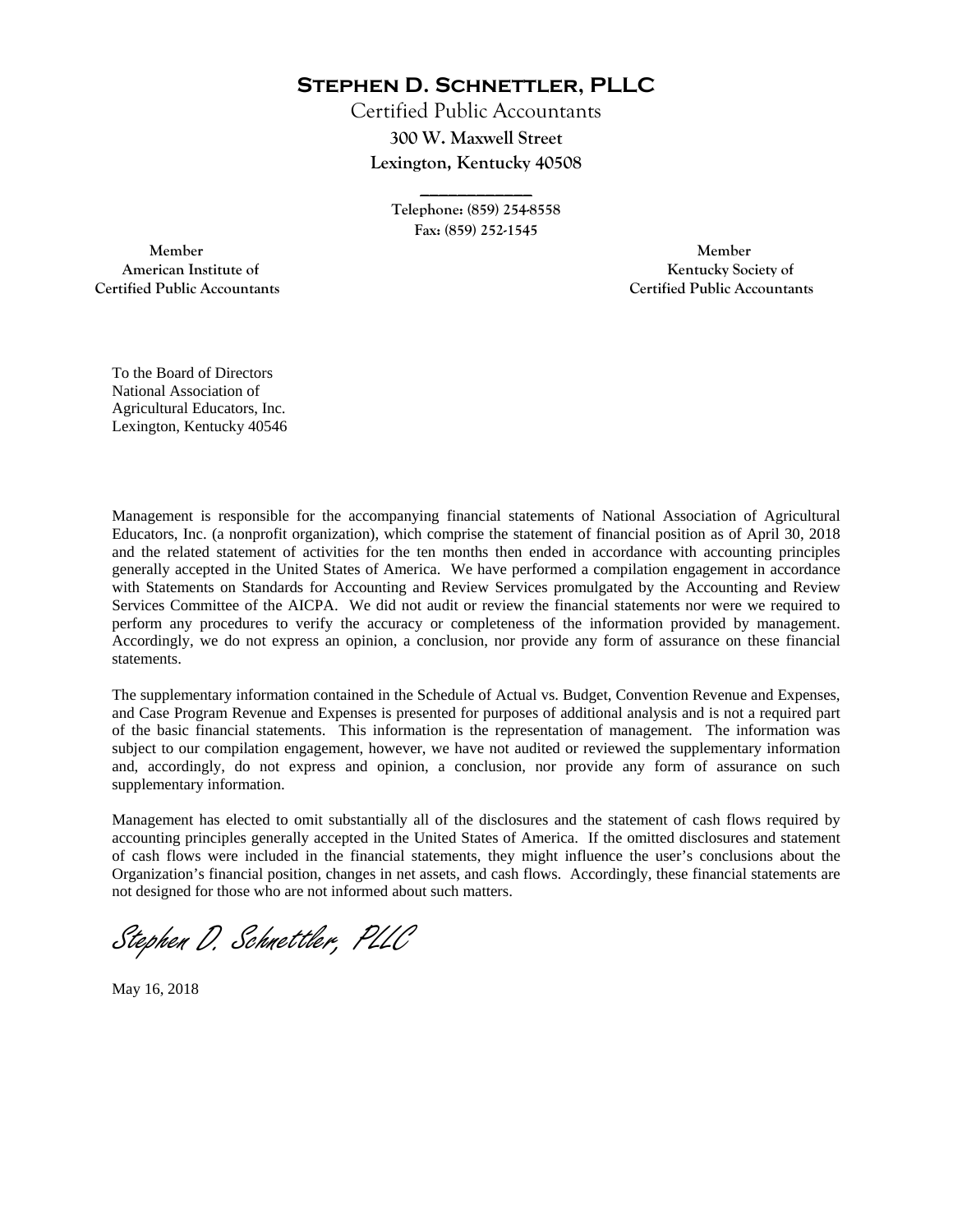# NATIONAL ASSOCIATION OF AGRICULTURAL EDUCATORS, INC. **Statement of Financial Position** April 30, 2018

| <b>ASSETS</b>                           |                 |
|-----------------------------------------|-----------------|
| Cash on deposit                         | \$<br>678,070   |
| Investments - operating fund            | 741,895         |
| Investments - life membership fund      | 256,525         |
| Accounts receivable                     | 301,453         |
| Inventory                               | 5,000           |
| Prepaid expenses                        | 41,727          |
| Property and equipment - CASE           | 342             |
| Property and equipment                  | 7,474           |
| <b>TOTAL ASSETS</b>                     | \$<br>2,032,486 |
| <b>LIABILITIES AND NET ASSETS</b>       |                 |
| <b>LIABILITIES</b>                      |                 |
| Accounts payable                        | \$<br>29,385    |
| Accrued leave payable                   | 40,336          |
| Other current liabilities               | 7,732           |
| <b>TOTAL LIABILITIES</b>                | 77,453          |
| <b>NET ASSETS</b>                       |                 |
| Unrestricted net assets:                |                 |
| Current operation                       | 1,173,895       |
| Board designated for special purposes   | 214,775         |
| Temporarily restricted net assets       | 1,550           |
| <b>CASE Project</b>                     | 564,813         |
| <b>TOTAL NET ASSETS</b>                 | 1,955,033       |
| <b>TOTAL LIABILITIES AND NET ASSETS</b> | \$<br>2,032,486 |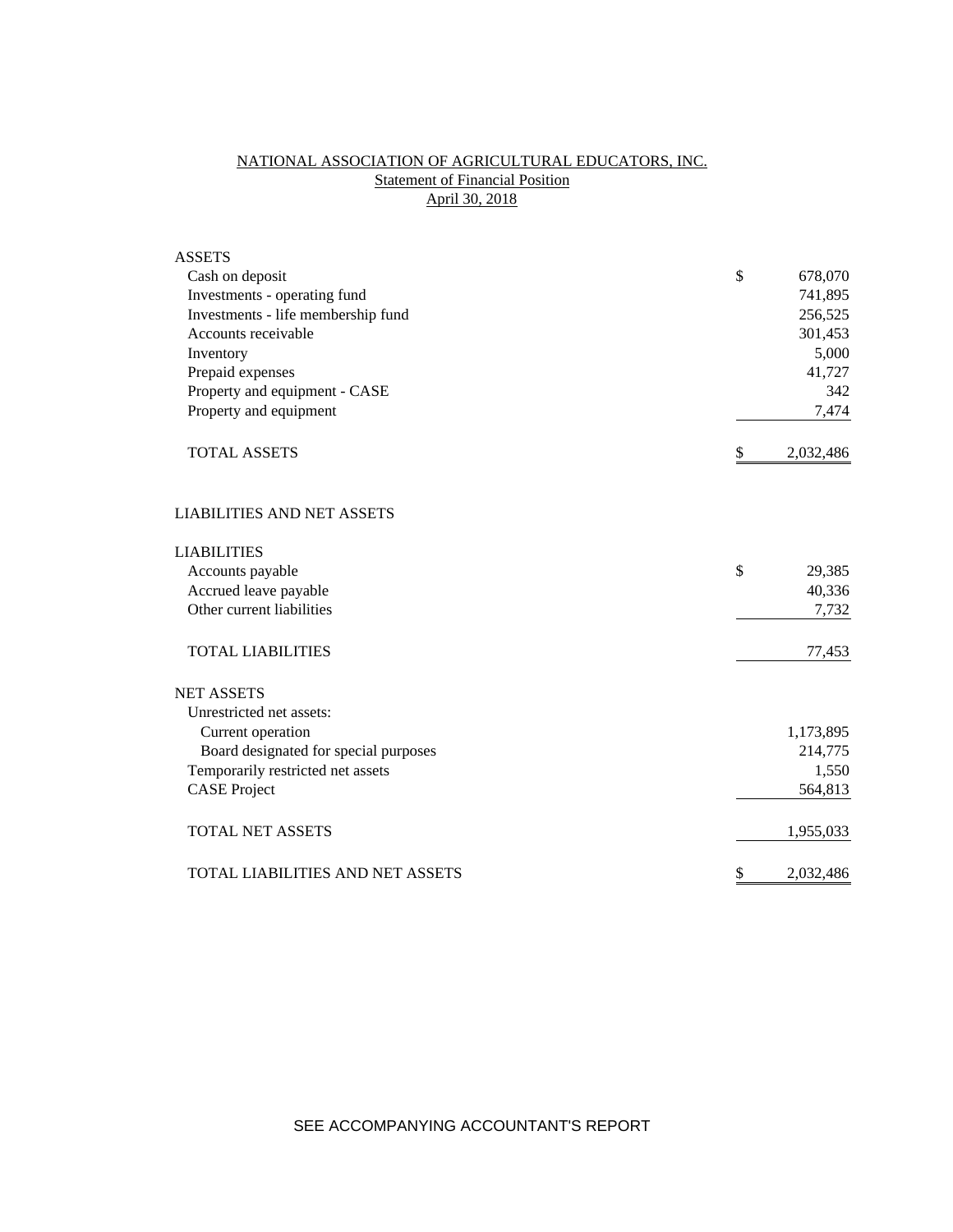## NATIONAL ASSOCIATION OF AGRICULTURAL EDUCATORS, INC. **Statement of Activities** For the Ten Months Ended April 30, 2018

|                                       | Unrestricted    |    |            |             |               |       |           |
|---------------------------------------|-----------------|----|------------|-------------|---------------|-------|-----------|
|                                       | Current         |    | Board      | Temporarily | CASE          |       |           |
|                                       | Operations      |    | Designated | Restricted  | Project       | Total |           |
| Revenue, Gains and Losses             |                 |    |            |             |               |       |           |
| Membership dues                       | \$<br>418,657   | \$ | 1,260      | \$          | \$            | \$    | 419,917   |
| Convention registration               | 127,428         |    |            |             |               |       | 127,428   |
| Sponsorship and awards                | 19,226          |    |            |             |               |       | 19,226    |
| Merchandise sales                     | 3,672           |    |            |             |               |       | 3,672     |
| Contributions                         |                 |    |            |             |               |       |           |
| Management fees                       | 3,000           |    |            |             |               |       | 3,000     |
| Net realized and unrealized           |                 |    |            |             |               |       |           |
| gains (losses) on securities          | 68,290          |    |            |             |               |       | 68,290    |
| Interest and dividends                | 24,898          |    |            |             |               |       | 24,898    |
| FFA Foundation projects               | 220,026         |    |            |             |               |       | 220,026   |
| CASE Program income                   |                 |    |            |             | 1,509,317     |       | 1,509,317 |
| Other income                          | 1,105,527       |    |            |             |               |       | 1,105,527 |
| Total Revenue, Gaines and Losses      | 1,990,724       |    | 1,260      |             | 1,509,317     |       | 3,501,301 |
| Net Assets Released from Restrictions |                 |    |            |             |               |       |           |
| Total Revenue, Gains and Losses       |                 |    |            |             |               |       |           |
| and Reclassifications                 | 1,990,724       |    | 1,260      |             | 1,509,317     |       | 3,501,301 |
| Expenses                              |                 |    |            |             |               |       |           |
| General expenses                      | 1,358,196       |    |            |             |               |       | 1,358,196 |
| FFA Foundation projects               | 87,681          |    |            |             |               |       | 87,681    |
| <b>CASE</b> Program expenses          | $\overline{a}$  |    |            |             | 1,234,371     |       | 1,234,371 |
| Convention expenses                   | 155,538         |    |            |             |               |       | 155,538   |
|                                       |                 |    |            |             |               |       |           |
| Total expenses                        | 1,601,415       |    |            |             | 1,234,371     |       | 2,835,786 |
| INCREASE (DECREASE) IN NET ASSETS     | 389,309         |    | 1,260      |             | 274,946       |       | 665,515   |
| NET ASSETS AT BEGINNING OF PERIOD     | 784,586         |    | 213,515    | 1,550       | 289,867       |       | 1,289,518 |
| NET ASSETS AT END OF PERIOD           | \$<br>1,173,895 | \$ | 214,775    | \$<br>1,550 | \$<br>564,813 | \$    | 1,955,033 |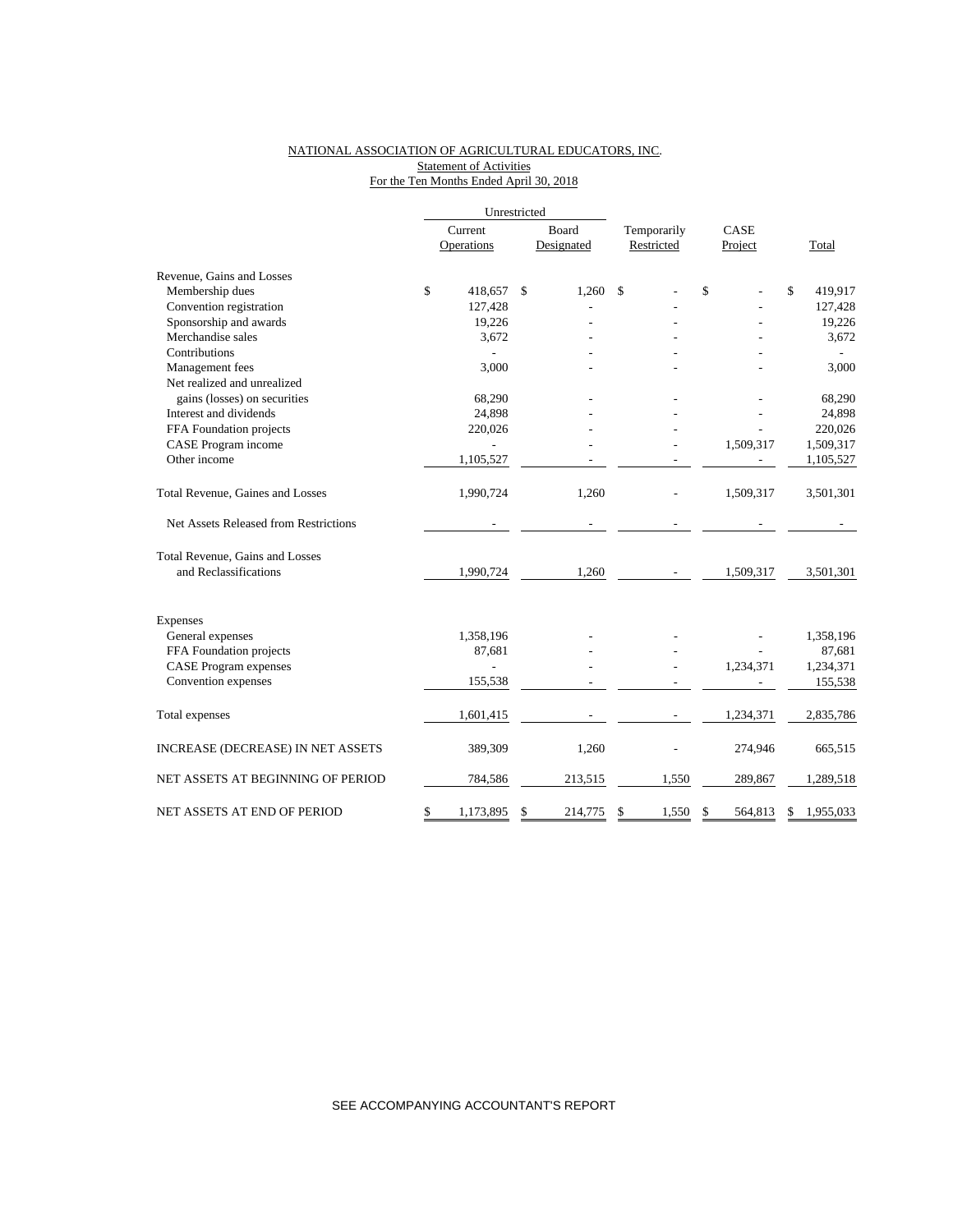# NATIONAL ASSOCIATION OF AGRICULTURAL EDUCATORS, INC. Schedule of Actual vs. Budget

| For the One and Ten Months Ended April 30, 2018 |  |  |  |
|-------------------------------------------------|--|--|--|
|                                                 |  |  |  |

|                                                       | <b>MONTH</b>             | <b>MONTH</b>                               | <b>MONTH</b>         | YEAR TO DATE     | <b>YEAR</b>          | <b>YEAR</b>       |                          |
|-------------------------------------------------------|--------------------------|--------------------------------------------|----------------------|------------------|----------------------|-------------------|--------------------------|
| <b>REVENUE</b>                                        | <b>ACTUAL</b>            | <b>BUDGET</b>                              | <b>\$VARIANCE</b>    | <b>ACTUAL</b>    | <b>BUDGET</b>        | <b>\$VARIANCE</b> |                          |
| Member dues                                           | \$<br>9,350 \$           | 33,704                                     | \$<br>$(24, 354)$ \$ | 402,667 \$       | 404,445              | <b>S</b>          | (1,778)                  |
| Corporate membership dues                             | 3,750                    | 2,625                                      | 1,125                | 17,250           | 31,500               |                   | (14,250)                 |
| Upper division scholarships                           | ÷,                       | 1,833                                      | (1, 833)             | ÷.               | 22,000               |                   | (22,000)                 |
| Delmar scholarships                                   | 7,500                    | 625                                        | 6,875                | 7,500            | 7,500                |                   | $\blacksquare$           |
| Foundation management fees                            |                          | 8,333                                      | (8, 333)             | 3,000            | 100,000              |                   | (97,000)                 |
| Interest and dividends                                | 418                      | 2,917                                      | (2, 499)             | 18,915           | 35,000               |                   | (16,085)                 |
| Net realized and unrealized                           |                          |                                            |                      |                  |                      |                   |                          |
| gains (losses) on securities                          | 2,857                    | $\overline{\phantom{a}}$                   | 2,857                | 68,290           |                      |                   | 68,290                   |
| Merchandise sales                                     | 498                      | 500                                        | (2)                  | 3,672            | 6,000                |                   | (2,328)                  |
| Investment income, Life Fund                          | 144                      | 1,000                                      | (856)                | 5,983            | 12,000               |                   | (6,017)                  |
| Contributions, Legislative Fund                       |                          | ä,                                         | ä,                   |                  |                      |                   |                          |
| Miscellaneous income                                  |                          | 750                                        | (750)                | (2,101)          | 9,000                |                   | (11, 101)                |
| Scholarship raffle proceeds                           |                          | ÷,                                         | ä,                   | $\sim$           |                      |                   |                          |
| Student teacher scholarship revenue                   | L,                       |                                            |                      | 27,000           | $\overline{a}$       |                   | 27,000                   |
| National Teach Ag Campaign                            | 635,500                  | 37,500                                     | 598,000              | 734,720          | 450,000              | 284,720           |                          |
| Teacher crisis fund                                   | 10                       | ä,                                         | 10                   | 16,375           | ÷,                   |                   | 16,375                   |
| <b>BFRDP</b> Grant                                    | $\overline{\phantom{a}}$ | $\blacksquare$                             |                      |                  | ÷,                   |                   | $\overline{\phantom{a}}$ |
| AEM business manager stipend                          | 4,000                    | 333                                        | 3,667                | 4,000            | 4,000                |                   | $\sim$                   |
| DuPont agriscience revenue                            |                          | ä,                                         | $\blacksquare$       | 172,867          | ÷,                   | 172,867           |                          |
| DuPont - non foundation                               |                          | ÷,                                         |                      | 57,748           | ÷,                   |                   | 57,748                   |
| NPS National Ag Ed leadership dinner                  | 4,225                    | 352                                        | 3,873                | 4,225            | 4,225                |                   | $\sim$                   |
| CASE management fee                                   | 24,000                   | 2,000                                      | 22,000               | 24,000           | 24,000               |                   | $\sim$                   |
| Council MMM management fee                            | 5,000                    | 417                                        | 4,583                | 5,000            | 5,000                |                   |                          |
| Teach AG non-foundation revenue                       | 50                       | $\blacksquare$                             | 50                   | 5,493            | L,                   |                   | 5,493                    |
| FFA Foundation project - TTTK                         | L,                       | 4,375                                      | (4, 375)             | 65,600           | 52,500               |                   | 13,100                   |
| FFA Foundation project - OPAP                         | 15,026                   | 917                                        | 14,109               | 15,026           | 11,000               |                   | 4,026                    |
| FFA Foundation project - OMSP                         | 8,200                    | 917                                        | 7,283                | 8,200            | 11,000               |                   | (2,800)                  |
| FFA Foundation project - OT                           | 8,200                    | 917                                        | 7,283                | 16,400           | 11,000               |                   | 5,400                    |
| FFA Foundation project - OYM                          | $\overline{a}$           | 917                                        | (917)                | 16,400           | 11,000               |                   | 5,400                    |
| FFA Foundation project - Lifetime Achievement         |                          | 208                                        | (208)                | 13,120           | 2,500                |                   | 10,620                   |
| FFA Foundation project - Outstanding Service Citation |                          | ÷.                                         | $\omega$             | ÷,               | ÷,                   |                   | $\blacksquare$           |
| FFA Foundation teacher workshop                       |                          | 1,667                                      | (1,667)              | ÷,               | 20,000               |                   | (20,000)                 |
| FFA Foundation upper division scholarships            | $\overline{a}$           | $\Box$                                     |                      |                  |                      |                   | $\sim$                   |
| FFA Foundation Agriscience Teacher                    |                          | 2,050                                      | (2,050)              | 24,600           | 24,600               |                   |                          |
| FFA Foundation NATAA/NAII                             |                          | 10,000                                     | (10,000)             |                  | 120,000              | (120,000)         |                          |
| FFA Foundation project - XLR8                         |                          | 2,000                                      | (2,000)              | ÷,               | 24,000               |                   | (24,000)                 |
| FFA Foundation communities of practice                | 24,600                   | 4,783                                      | 19,817               | 60,680           | 57,400               |                   | 3,280                    |
| FFA Foundation convention internet lounge             |                          | $\blacksquare$<br>$\overline{\phantom{a}}$ | 63,178               | 274,946          | L,<br>$\overline{a}$ |                   |                          |
| CASE program net income<br>Convention net income      | 63,178<br>$\blacksquare$ | 4,870                                      | (4,870)              | 39,816           | 58,450               | 274,946           | (18, 634)                |
|                                                       |                          |                                            |                      |                  |                      |                   |                          |
| <b>TOTAL REVENUE</b>                                  | 816,506                  | 126,510                                    | 689,996              | 2,111,392        | 1,518,120            | 593,272           |                          |
| <b>EXPENSES</b>                                       |                          |                                            |                      |                  |                      |                   |                          |
| Salaries                                              | 33,372                   | 31,166                                     | 2,206                | 377,455          | 373,987              |                   | 3,468                    |
| Taxes and benefits                                    | 5,903                    | 8,568                                      | (2,665)              | 71,937           | 102,817              |                   | (30, 880)                |
| Computer service                                      | 2,025                    | 667                                        | 1,358                | 20,347           | 8,000                |                   | 12,347                   |
| Telephone                                             | 270                      | 500                                        | (230)                | 4,039            | 6,000                |                   | (1,961)                  |
| Accounting                                            | 700                      | 1,367                                      | (667)                | 14,250           | 16,400               |                   | (2,150)                  |
| Depreciation                                          | 244                      | 333                                        | (89)                 | 2,441            | 4,000                |                   | (1, 559)                 |
| Rent                                                  | $\blacksquare$           | 833                                        | (833)                | 10,050           | 10,000               |                   | 50                       |
| Insurance                                             | 393                      | 833                                        | (440)                | 8,322            | 10,000               |                   | (1,678)                  |
| Legal                                                 | ÷.                       | 83                                         | (83)                 | $\omega$         | 1,000                |                   | (1,000)                  |
| Office Supplies                                       | 983                      | 1,083                                      | (100)                | 9,479            | 13,000               |                   | (3,521)                  |
| Bank charges and investment fees                      | 2,342                    | 8                                          | 2,334                | 9,171            | 100                  |                   | 9,071                    |
| Printing, general                                     | ÷,                       | 250                                        | (250)                | 2,591            | 3,000                |                   | (409)                    |
| Staff training                                        | 359                      | 42                                         | 317                  | 1,471            | 500                  |                   | 971                      |
| Taxes and licenses                                    |                          | $\overline{4}$                             | (4)                  | $\omega_{\rm c}$ | 50                   |                   | (50)                     |
| Membership and contributions                          | 119                      | 1,667                                      | (1, 548)             | 17,105           | 20,000               |                   | (2,895)                  |
|                                                       |                          |                                            |                      |                  |                      |                   |                          |

(Continued)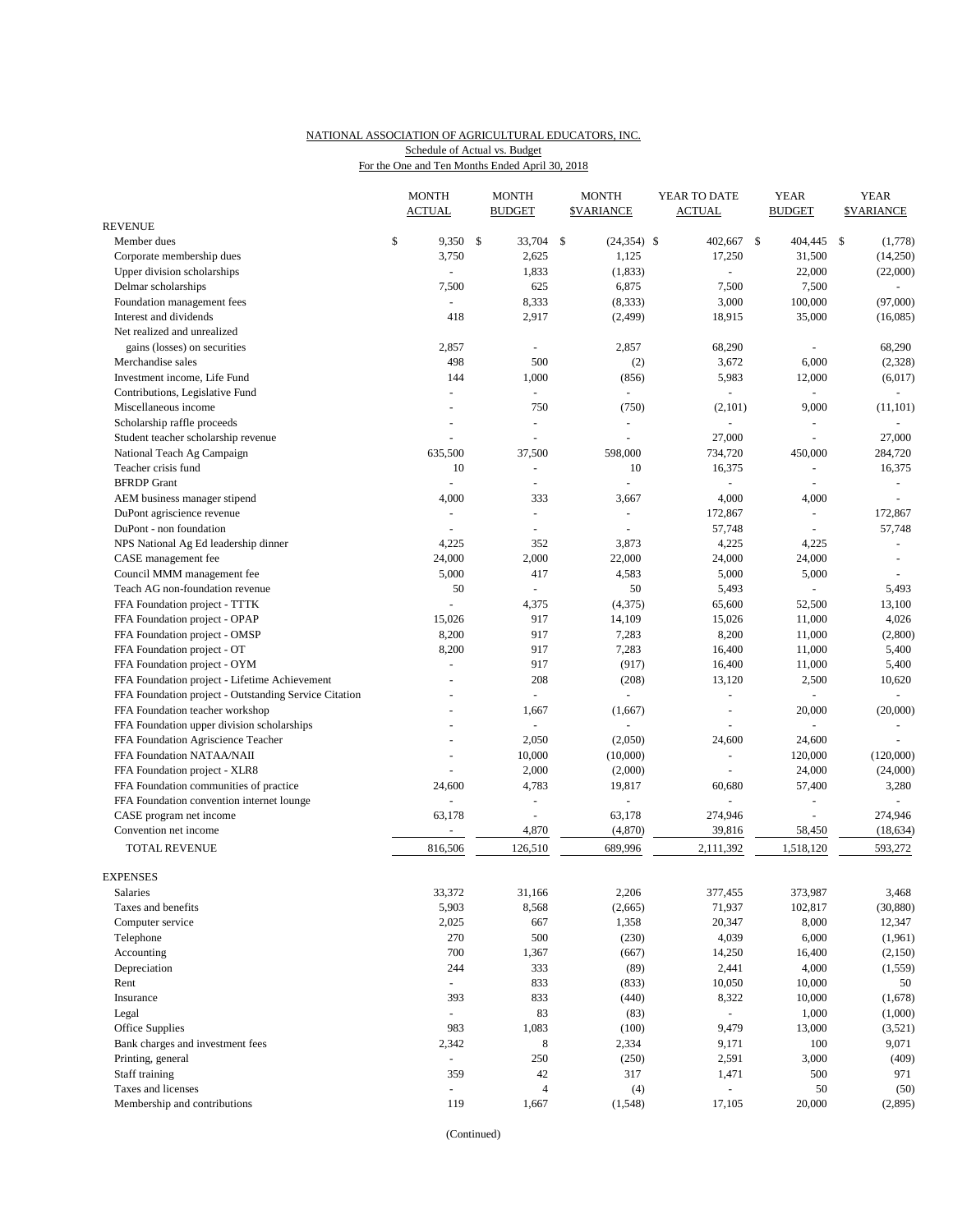## NATIONAL ASSOCIATION OF AGRICULTURAL EDUCATORS, INC. Schedule of Actual vs. Budget

For the One and Ten Months Ended April 30, 2018

|                                                       | <b>MONTH</b><br><b>ACTUAL</b> | <b>MONTH</b><br><b>BUDGET</b> | <b>MONTH</b><br><b><i>SVARIANCE</i></b> | YEAR TO DATE<br><b>ACTUAL</b> | <b>YEAR</b><br><b>BUDGET</b> | <b>YEAR</b><br><b>SVARIANCE</b> |
|-------------------------------------------------------|-------------------------------|-------------------------------|-----------------------------------------|-------------------------------|------------------------------|---------------------------------|
| Travel, staff                                         | 555                           | 2,917                         | (2, 362)                                | 10,866                        | 35,000                       | (24, 134)                       |
| Promotion and marketing                               | 1,010                         | 2,083                         | (1,073)                                 | 10,170                        | 25,000                       | (14, 830)                       |
| Merchandise and diaries                               | $\overline{a}$                | 208                           | (208)                                   | 4,791                         | 2,500                        | 2,291                           |
| Photocopying                                          | $\overline{\phantom{a}}$      | 8                             | (8)                                     | $\equiv$                      | 100                          | (100)                           |
| Postage, general                                      | 967                           | 667                           | 300                                     | 6,356                         | 8,000                        | (1,644)                         |
| Professional liability insurance                      | $\overline{a}$                | 3,233                         | (3,233)                                 | 39,375                        | 38,790                       | 585                             |
| Public relations                                      | 93                            | 83                            | 10                                      | 179                           | 1,000                        | (821)                           |
| Delmar scholarships                                   | ÷,                            | 625                           | (625)                                   | 33,000                        | 7,500                        | 25,500                          |
| Travel, regional secretaries                          | ÷.                            | 1,500                         | (1,500)                                 | 8,137                         | 18,000                       | (9, 863)                        |
| Travel, board of directors                            | 4,160                         | 3,333                         | 827                                     | 21,824                        | 40,000                       | (18, 176)                       |
| Nat'l Teach Ag Campaign                               | 80,262                        | 34,167                        | 46,095                                  | 480,168                       | 410,000                      | 70,168                          |
| FFA Foundation project - TTTK                         | $\overline{a}$                | 3,875                         | (3,875)                                 | 41,942                        | 46,500                       | (4,558)                         |
| FFA Foundation project - OPAP                         |                               | 917                           | (917)                                   | 6,471                         | 11,000                       | (4,529)                         |
| FFA Foundation project - OMSP                         |                               | 917                           | (917)                                   | 8,555                         | 11,000                       | (2, 445)                        |
| FFA Foundation project - OT                           |                               | 917                           | (917)                                   | 8,298                         | 11,000                       | (2,702)                         |
| FFA Foundation project - OYM                          |                               | 917                           | (917)                                   | 9,327                         | 11,000                       | (1,673)                         |
| FFA Foundation project - Lifetime achievement         |                               | 208                           | (208)                                   | 1,751                         | 2,500                        | (749)                           |
| FFA Foundation project - Outstanding service citation |                               | ÷,                            | $\bar{\phantom{a}}$                     | 1,675                         | $\overline{a}$               | 1,675                           |
| FFA Foundation teacher workshop                       |                               | L.                            | ä,                                      | ÷,                            | ÷                            | $\blacksquare$                  |
| FFA Foundation Regional Grants                        |                               | L                             | ÷,                                      | ÷,                            | L.                           | $\bar{a}$                       |
| FFA Foundation Agrisciense Teachers                   |                               | 833                           | (833)                                   | 9,662                         | 10,000                       | (338)                           |
| FFA Foundation XLR8                                   | 2,944                         | 2,000                         | 944                                     | 30,793                        | 24,000                       | 6,793                           |
| FFA Foundation convention internet lounge             | ÷,                            | L.                            | ÷,                                      | $\overline{a}$                | L                            | $\omega$                        |
| NPS Ag Ed Leadership dinner                           | ÷                             | 352                           | (352)                                   | $\sim$                        | 4,225                        | (4,225)                         |
| Upper division scholarships                           |                               | 1,833                         | (1, 833)                                | L.                            | 22,000                       | (22,000)                        |
| <b>TTTK</b>                                           | $\overline{a}$                | ÷,                            | $\overline{a}$                          | ÷,                            | $\overline{\phantom{a}}$     |                                 |
| DuPont Agriscience                                    | 4.693                         |                               | 4,693                                   | 87,292                        |                              | 87,292                          |
| Regional grants                                       |                               | $\overline{a}$                |                                         |                               |                              |                                 |
| NPS expense                                           | 2,250                         | 417                           | 1,833                                   | 14,744                        | 5,000                        | 9,744                           |
| Webinar expense                                       | 99                            | 42                            | 57                                      | 892                           | 500                          | 392                             |
| Teacher crisis fund                                   | 1,500                         | $\overline{a}$                | 1,500                                   | 7,000                         | L.                           | 7,000                           |
| Communities of practice expense                       | L.                            | 3,167                         | (3,167)                                 | 37,191                        | 38,000                       | (809)                           |
| Substitute teacher hire behinds                       | $\overline{a}$                | 42                            | (42)                                    | $\overline{a}$                | 500                          | (500)                           |
| Website                                               |                               | 1,500                         | (1,500)                                 | 4,194                         | 18,000                       | (13, 806)                       |
| <b>NATAA</b>                                          | ÷                             | 10,000                        | (10,000)                                | 6,000                         | 120,000                      | (114,000)                       |
| <b>BFRDP</b> expense                                  |                               |                               |                                         | L,                            |                              |                                 |
| <b>BFPD</b> contract labor                            |                               | $\overline{a}$                | $\overline{a}$                          | $\sim$                        | L.                           |                                 |
| Credit card expense                                   | 405                           | 333                           | 72                                      | 3,767                         | 4,000                        | (233)                           |
| Storage                                               | $\overline{a}$                | $\overline{a}$                | ٠                                       | 2,269                         | $\bar{a}$                    | 2,269                           |
| Professional development                              |                               |                               |                                         | $\Box$                        | L,                           | $\omega$                        |
| Ag ed opportuinty fund                                |                               |                               | L,                                      | 500                           |                              | 500                             |
| Miscellaneous                                         |                               | $\overline{\phantom{a}}$      | $\blacksquare$                          | 30                            | ÷,                           | 30                              |
| <b>TOTAL EXPENSES</b>                                 | 145,648                       | 124,498                       | 21,150                                  | 1,445,877                     | 1,493,969                    | (48,092)                        |
| NET INCOME (LOSS)                                     | $\mathbb{S}$<br>670,858       | <sup>\$</sup><br>2,012        | <sup>\$</sup><br>668,846                | -S<br>665,515                 | \$<br>24,151 \$              | 641,364                         |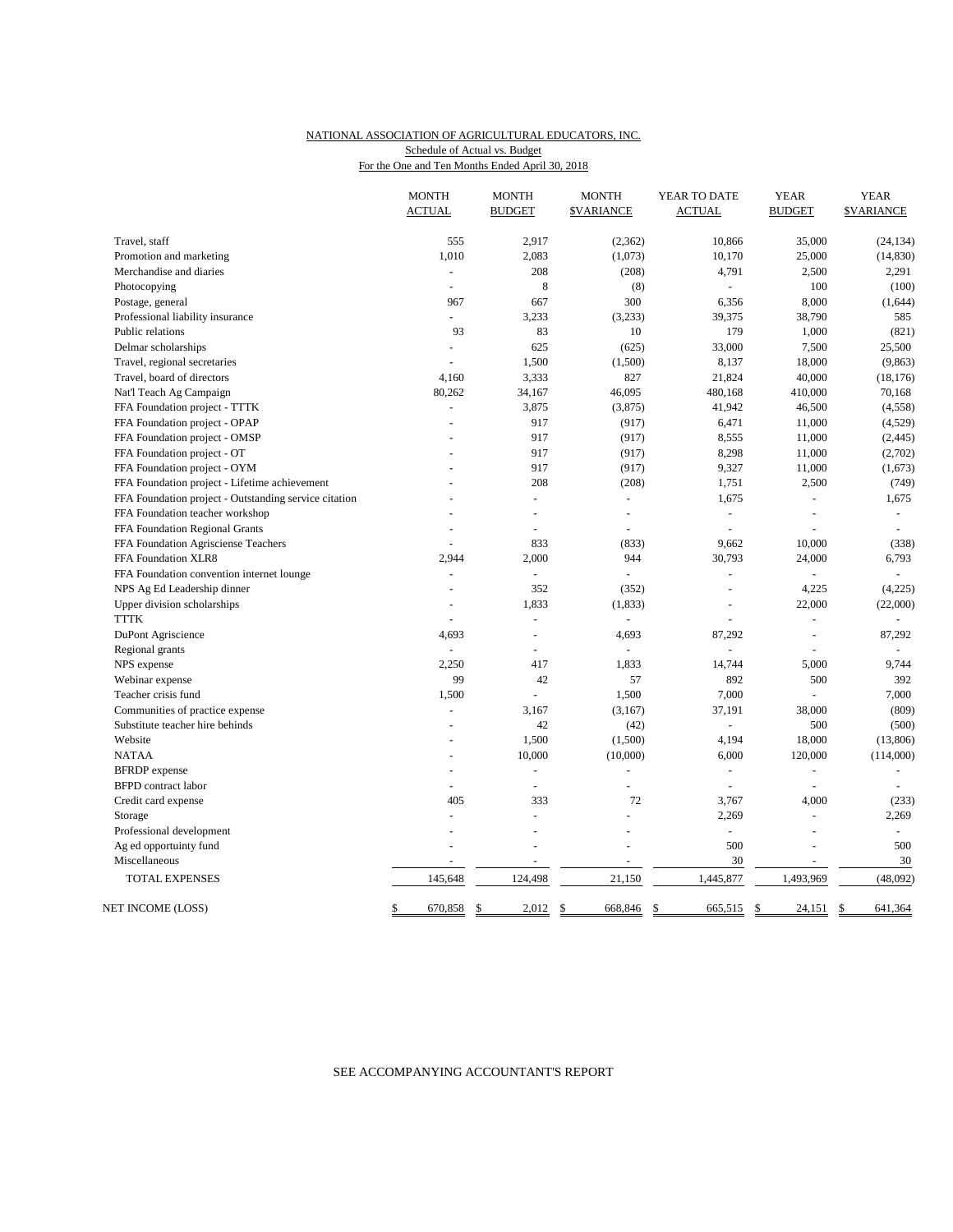### NATIONAL ASSOCIATION OF AGRICULTURAL EDUCATORS, INC. Schedule of Convention Revenue and Expenses For the One and Ten Months Ended April 30, 2018

|                                           |    | <b>MONTH</b><br><b>ACTUAL</b> | <b>MONTH</b><br><b>BUDGET</b> |               | <b>MONTH</b><br><b>SVARIANCE</b> | YEAR TO DATE<br><b>ACTUAL</b> |    | <b>YEAR</b><br><b>BUDGET</b> |      | <b>YEAR</b><br><b>SVARIANCE</b> |
|-------------------------------------------|----|-------------------------------|-------------------------------|---------------|----------------------------------|-------------------------------|----|------------------------------|------|---------------------------------|
| <b>REVENUE</b>                            |    |                               |                               |               |                                  |                               |    |                              |      |                                 |
| Convention, registration                  | \$ |                               | \$<br>9,583                   | <sup>\$</sup> | $(9,583)$ \$                     | 127,428 \$                    |    | 115,000                      | - \$ | 12,428                          |
| Convention, trade show                    |    |                               |                               |               |                                  | 3,600                         |    |                              |      | 3,600                           |
| Convention, sponsorships - FFA Foundation |    |                               | 5,000                         |               | (5,000)                          | 45,100                        |    | 60,000                       |      | (14,900)                        |
| Convention, host state social             |    |                               |                               |               |                                  |                               |    |                              |      |                                 |
| Convention, sponsorships                  |    |                               | 2,000                         |               | (2,000)                          | 19,226                        |    | 24,000                       |      | (4, 774)                        |
| <b>TOTAL REVENUE</b>                      |    |                               | 16,583                        |               | (16, 583)                        | 195,354                       |    | 199,000                      |      | (3,646)                         |
| <b>EXPENSES</b>                           |    |                               |                               |               |                                  |                               |    |                              |      |                                 |
| Convention, plaques and trophies          |    |                               | 167                           |               | (167)                            | 1,936                         |    | 2,000                        |      | (64)                            |
| Convention, printing                      |    |                               |                               |               |                                  | 3,083                         |    |                              |      | 3,083                           |
| Convention, awards                        |    |                               | 833                           |               | (833)                            | 10,642                        |    | 10,000                       |      | 642                             |
| Convention, miscellaneous                 |    |                               |                               |               | ٠                                |                               |    |                              |      |                                 |
| Convention, meal functions                |    |                               | 833                           |               | (833)                            | 1,000                         |    | 10,000                       |      | (9,000)                         |
| Convention, promotion and marketing       |    |                               | 167                           |               | (167)                            | 8,874                         |    | 2,000                        |      | 6,874                           |
| Convention, postage and shipping          |    |                               | 167                           |               | (167)                            | 1,128                         |    | 2,000                        |      | (872)                           |
| Convention, equipment rental              |    |                               | 1,667                         |               | (1,667)                          | 34,235                        |    | 20,000                       |      | 14,235                          |
| Convention, host state social             |    |                               |                               |               |                                  |                               |    |                              |      |                                 |
| Convention, committee expense             |    |                               | 379                           |               | (379)                            | 3,015                         |    | 4,550                        |      | (1, 535)                        |
| Convention, sponsorships - FFA Foundation |    |                               | 4,583                         |               | (4,583)                          | 59,456                        |    | 55,000                       |      | 4,456                           |
| Convention, travel/board of directors     |    |                               | 1,917                         |               | (1,917)                          | 19,024                        |    | 23,000                       |      | (3,976)                         |
| Convention, staff travel                  |    |                               | 1,000                         |               | (1,000)                          | 13,145                        |    | 12,000                       |      | 1,145                           |
| <b>TOTAL EXPENSES</b>                     |    |                               | 11,713                        |               | (11, 713)                        | 155,538                       |    | 140,550                      |      | 14,988                          |
| <b>NET INCOME (LOSS)</b>                  | S  |                               | 4,870                         | S             | (4,870)                          | \$<br>39,816                  | -S | 58,450                       |      | (18, 634)                       |